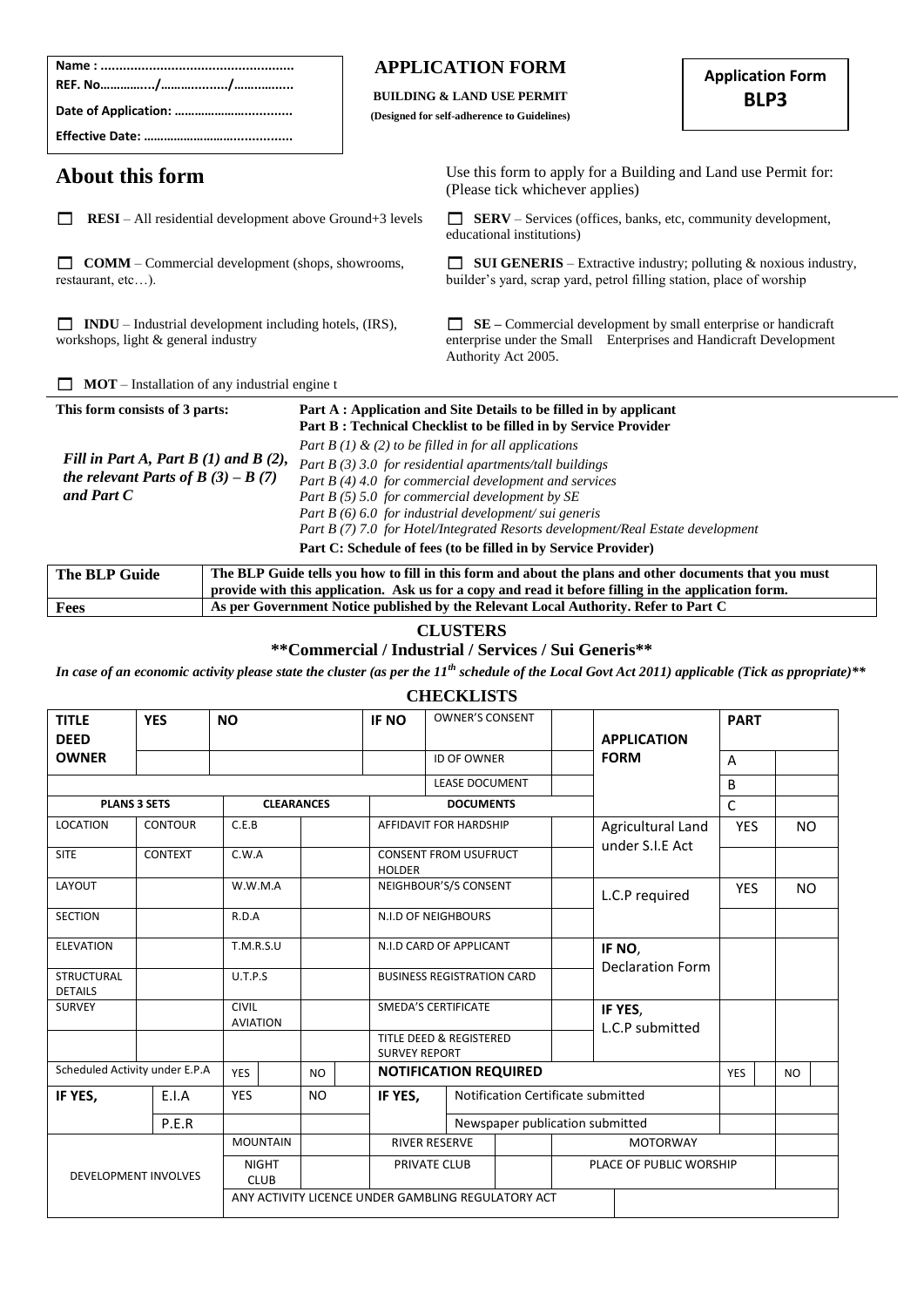| <b>PART A Application and Site Details</b> |  |
|--------------------------------------------|--|

| 1. Applicant's Name<br><b>Address and Contact</b> | Title Mr. $\Box$ Mrs. $\Box$ Miss. $\Box$ Ms. $\Box$                                                                                 |
|---------------------------------------------------|--------------------------------------------------------------------------------------------------------------------------------------|
| <b>Details</b>                                    |                                                                                                                                      |
|                                                   |                                                                                                                                      |
| We will post any correspondence                   |                                                                                                                                      |
| to this address                                   |                                                                                                                                      |
|                                                   |                                                                                                                                      |
|                                                   |                                                                                                                                      |
|                                                   |                                                                                                                                      |
|                                                   |                                                                                                                                      |
| 2. Location and                                   |                                                                                                                                      |
| description of site                               |                                                                                                                                      |
| of proposed                                       |                                                                                                                                      |
| development/construction                          |                                                                                                                                      |
| 3. Applicant's interest in                        | Is the applicant the owner of the site of proposed development?                                                                      |
| the land/ Owner's                                 | <b>YES</b><br>N <sub>O</sub>                                                                                                         |
| consent                                           | If NO                                                                                                                                |
|                                                   |                                                                                                                                      |
|                                                   |                                                                                                                                      |
|                                                   |                                                                                                                                      |
|                                                   |                                                                                                                                      |
|                                                   | If you are signing on the owner's behalf as their legal representative,                                                              |
|                                                   | please state your legal authority under and attach documentary<br>evidence (e.g. Power of Attorney, written consent) Attach separate |
|                                                   | sheet if space is insufficient.                                                                                                      |
|                                                   |                                                                                                                                      |
| 4. Description of                                 |                                                                                                                                      |
| proposed development                              |                                                                                                                                      |
|                                                   |                                                                                                                                      |
|                                                   |                                                                                                                                      |

| 5. (a)Present use of |  |
|----------------------|--|
|                      |  |
| for an economic      |  |
| activity)            |  |
|                      |  |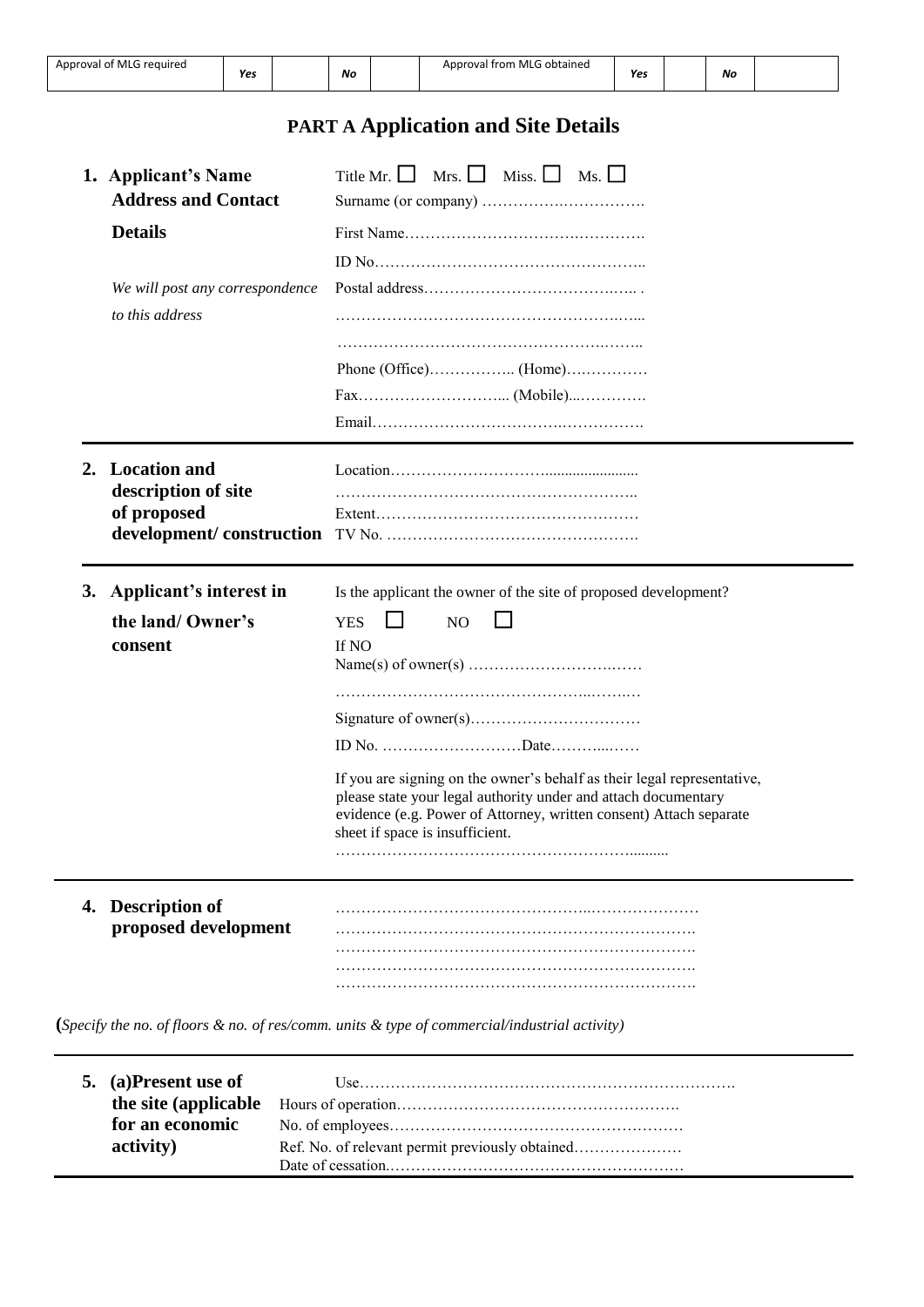| (b)Details on<br>Proposed economic<br>activity                                                            |             | Type and quantity of goods to be produced / stored                                                                                                                                                                                                                                                                  |
|-----------------------------------------------------------------------------------------------------------|-------------|---------------------------------------------------------------------------------------------------------------------------------------------------------------------------------------------------------------------------------------------------------------------------------------------------------------------|
|                                                                                                           |             |                                                                                                                                                                                                                                                                                                                     |
| 6. Does your proposal<br>involve any of<br>the following?                                                 |             | Any scheduled activity under the Environment Protection Act<br>for which an approved Preliminary Environmental Report or an<br>Environment Impact Assessment licence is required?<br>$\Box$ A land conversion permit from the Ministry of Agro- Industry.                                                           |
|                                                                                                           |             | $\Box$ A Development Brief/Design Statement<br>Notification procedures                                                                                                                                                                                                                                              |
| 7. Your declaration                                                                                       |             | I apply for consent to carry out the development described in this<br>application. I declare that all the information given is true and correct. I                                                                                                                                                                  |
| If an applicant is a<br>company or association,<br>the form must be signed<br>by a director or authorized | (a)         | also understand that<br>an effective date will be given to my application immediately<br>if all plans and documents specified in the technical checklist<br>accompanying this form have been submitted.                                                                                                             |
| person under common<br>seal.                                                                              | (b)<br>(c)  | if incomplete the application will not be accepted nor registered.<br>I understand that failure to provide correct information/ part/ plans will render<br>the effective date nul and void. A fresh effective date will be given once all<br>required information / part/ plans have been submitted to the Council. |
|                                                                                                           |             | Date:                                                                                                                                                                                                                                                                                                               |
| 8. Declaration by applicant<br>relating to service providers,                                             |             | I / we hereby declare that the following agents/companies have<br>prepared the plans submitted by me/us.                                                                                                                                                                                                            |
| e.g. / Architect/ Town<br><b>Planner/Draughtsman/</b>                                                     |             | Name of Architect/Town Planner                                                                                                                                                                                                                                                                                      |
| <b>Sworn Land Surveyor and</b>                                                                            |             | Draughtsman<br>$\mathbb{Z}^{\times}$<br><u> 1989 - Johann Barbara, martin amerikan basar dan bagi dan basar dalam basar dalam basar dalam basar dalam basa</u>                                                                                                                                                      |
| <b>Engineer</b>                                                                                           |             | Engineer:                                                                                                                                                                                                                                                                                                           |
|                                                                                                           |             |                                                                                                                                                                                                                                                                                                                     |
|                                                                                                           |             |                                                                                                                                                                                                                                                                                                                     |
|                                                                                                           |             | <b>OFFICE USE:</b>                                                                                                                                                                                                                                                                                                  |
|                                                                                                           | <b>Name</b> | <b>Signature</b>                                                                                                                                                                                                                                                                                                    |
| Date:                                                                                                     |             |                                                                                                                                                                                                                                                                                                                     |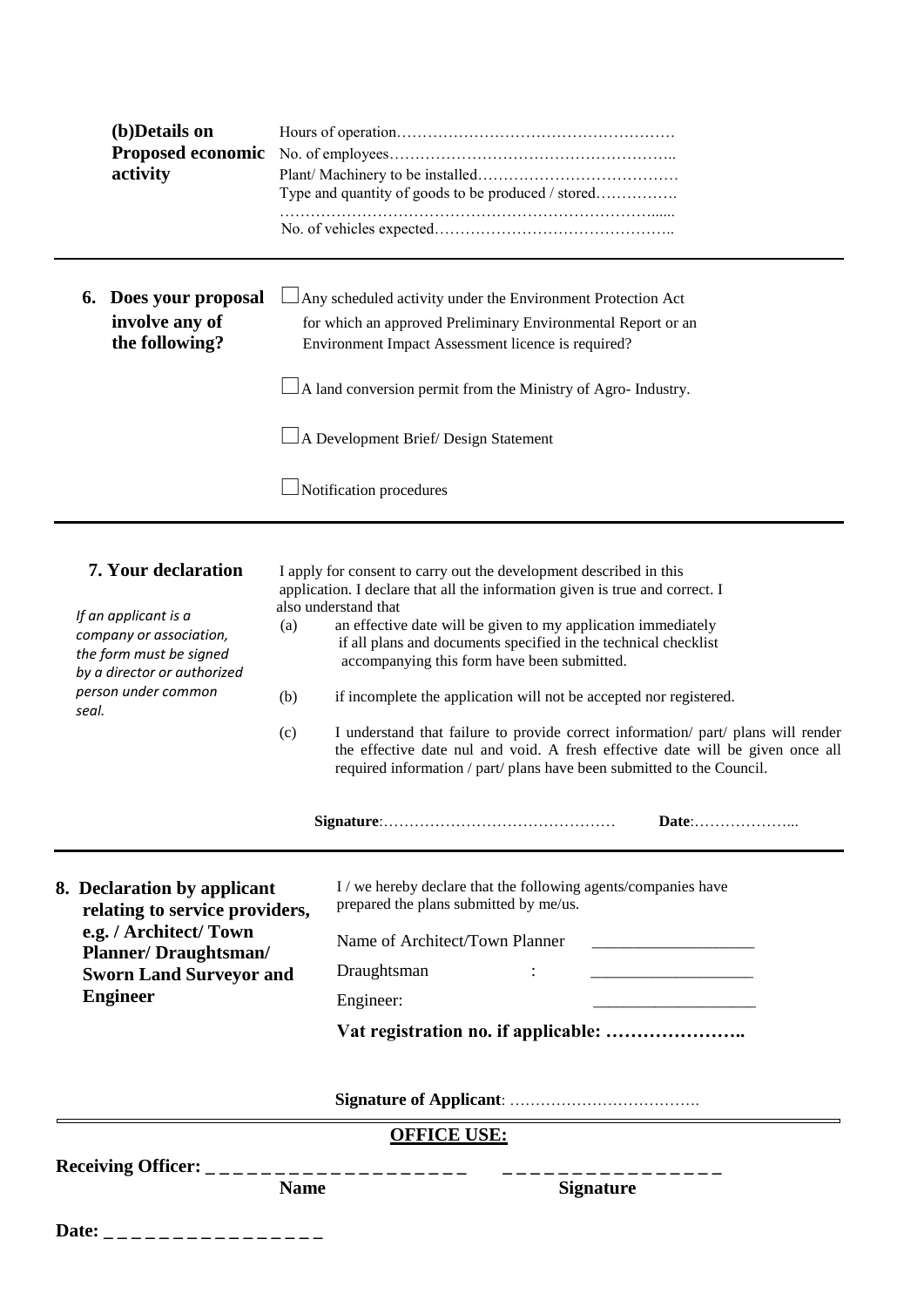## **PART B (1)****BUILDING AND LAND USE PERMIT APPLICATION**

|             | <b>TECHNICAL CHECKLIST</b>                                                                                                                                                                                                                                                                                                                                  |            |                      |            |                   |
|-------------|-------------------------------------------------------------------------------------------------------------------------------------------------------------------------------------------------------------------------------------------------------------------------------------------------------------------------------------------------------------|------------|----------------------|------------|-------------------|
| 1.0         | To be filled in for all applications                                                                                                                                                                                                                                                                                                                        |            | <b>Applicant Use</b> |            | <b>Office Use</b> |
| (i)<br>(ii) | 3 sets of plans preferably on A4 or A3 size drawn to metric<br>scale and signed by Professional/s submitted:<br>Location plan showing distances from specific and                                                                                                                                                                                           | <b>YES</b> | NO                   | <b>YES</b> | NO                |
| (iii)       | prominent landmarks preferably to the scale 1:2500, as<br>well as width and status of access roads.<br>Site plan showing plot dimensions, layout of building with<br>set backs from all boundaries, access roads & HWM,<br>parking layout, septic tank/other waste disposal system and<br>any other existing structures preferably to the scale of<br>1:200 |            |                      |            |                   |
| (iv)        | Area of site, area of each floor and detailed calculations for<br>plot coverage and parking shown on site plan                                                                                                                                                                                                                                              |            |                      |            |                   |
| $(v)$ $(a)$ | Any basement proposed                                                                                                                                                                                                                                                                                                                                       |            |                      |            |                   |
| (b)         | Contour plan submitted to justify the basement level                                                                                                                                                                                                                                                                                                        |            |                      |            |                   |
| (vi)        | Layout plans of each floor preferably to the scale of 1:100                                                                                                                                                                                                                                                                                                 |            |                      |            |                   |
| (vii)       | or 1:200 showing clearly proposed use of all rooms.<br>Main elevations preferably to the scale of 1:100 or 1:200,<br>showing height of building                                                                                                                                                                                                             |            |                      |            |                   |
| (viii)      | Cross-sections preferably to the scale of 1:100 or 1:200<br>showing height of building                                                                                                                                                                                                                                                                      |            |                      |            |                   |
| (ix)        | Title deed submitted                                                                                                                                                                                                                                                                                                                                        |            |                      |            |                   |
| (x)         | Structural details submitted include:<br>Foundation layout                                                                                                                                                                                                                                                                                                  |            |                      |            |                   |
|             | Columns/Foundation details (bases, strip                                                                                                                                                                                                                                                                                                                    |            |                      |            |                   |
|             | footing, etc.)<br>To be filled<br>Beam details for each level                                                                                                                                                                                                                                                                                               |            |                      |            |                   |
| in if your  | Slab/s details for each level                                                                                                                                                                                                                                                                                                                               |            |                      |            |                   |
| involves    | development<br><b>Stairs</b>                                                                                                                                                                                                                                                                                                                                |            |                      |            |                   |
| building    | Basement (if any)                                                                                                                                                                                                                                                                                                                                           |            |                      |            |                   |
|             | Septic Tank/other waste water disposal<br>system<br>construction                                                                                                                                                                                                                                                                                            |            |                      |            |                   |
|             | Copy of all structural details of existing<br>structure<br>(if applicable)                                                                                                                                                                                                                                                                                  |            |                      |            |                   |
| (xi)        | C.E.B Clearance (for all construction)                                                                                                                                                                                                                                                                                                                      |            |                      |            |                   |
| (xii)       | C.W.A/W.M.A Clearance (for new construction)                                                                                                                                                                                                                                                                                                                |            |                      |            |                   |
| (xiii)      | Engineer's certificate in case of building over 2 levels or<br>span exceeding 5 m.                                                                                                                                                                                                                                                                          |            |                      |            |                   |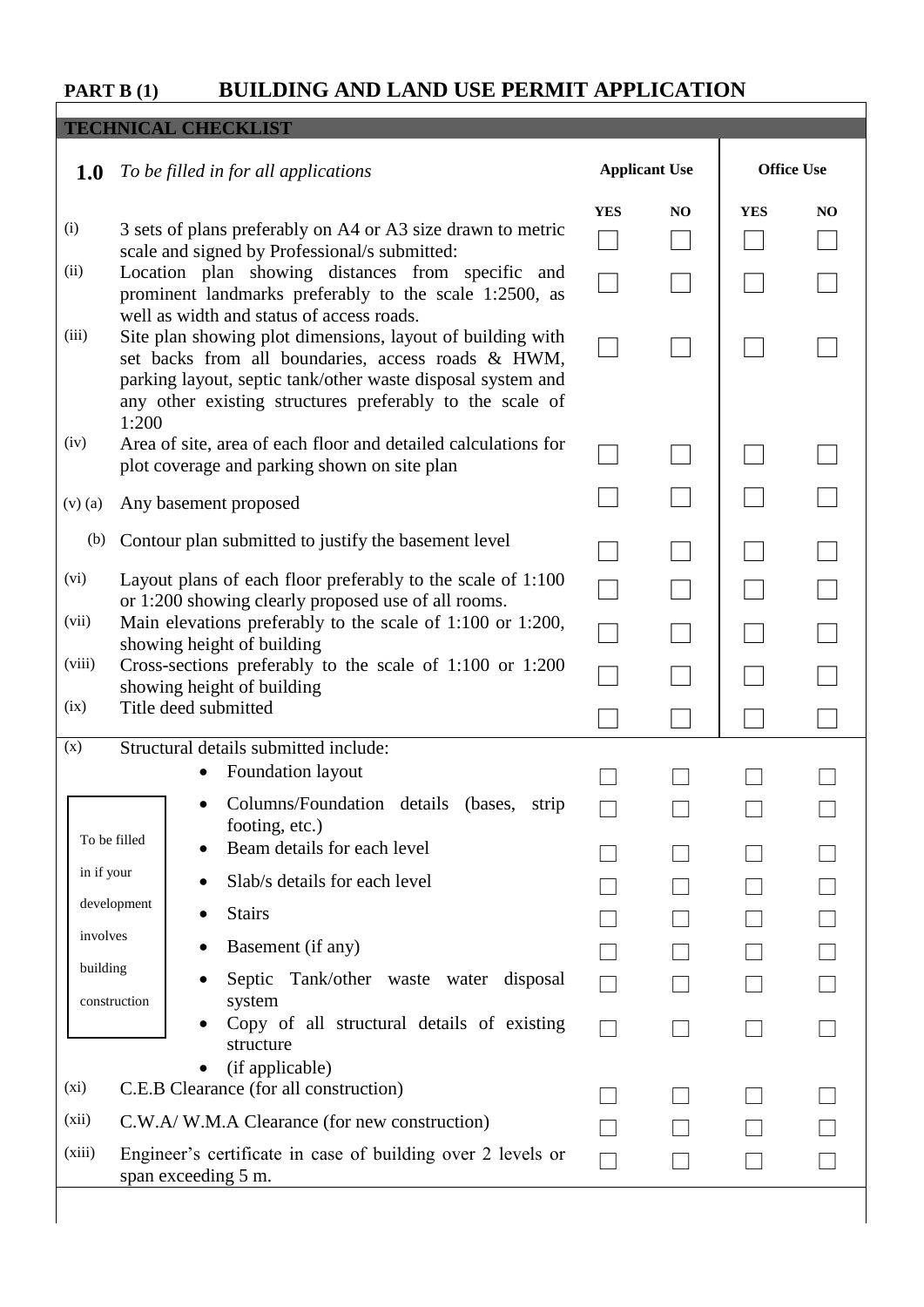| (xiv)<br>$\left( xy\right)$ | Consent and copy of identity card of neighbor for<br>construction at less than 0.9m from the common boundary<br>Lease/letter of reservation and planning clearance in case<br>of state land                                                                                                                                                                                   |            |                            |            |                                     |
|-----------------------------|-------------------------------------------------------------------------------------------------------------------------------------------------------------------------------------------------------------------------------------------------------------------------------------------------------------------------------------------------------------------------------|------------|----------------------------|------------|-------------------------------------|
| (xvi)<br>(xvii)<br>(xviii)  | Land Conversion Permit /Declaration form and Affidavit<br>for exemption under SIE Act for ownership of 2 Ha in<br>aggregate<br>Clearance from Ministry of Agro-Industry (Forestry<br>Division) submitted for construction along river (if<br>applicable).<br>Details of all walls & fences shown on plans                                                                     |            |                            |            |                                     |
|                             |                                                                                                                                                                                                                                                                                                                                                                               |            |                            |            |                                     |
| 1.1<br>(i)<br>(ii)<br>(iii) | To be filled in by Applicants submitting application for<br>any engine (MOT)/ a place of public entertainment<br>Legal Notice served on contiguous owners by an usher<br>Publication made in 2 daily newspapers, 15 days before<br>submission of application<br>Publication made in 3 daily newspapers on 3 successive<br>occasions, 15 days before submission of application |            |                            |            |                                     |
|                             |                                                                                                                                                                                                                                                                                                                                                                               |            |                            |            |                                     |
|                             |                                                                                                                                                                                                                                                                                                                                                                               |            |                            |            |                                     |
|                             | <b>PART B</b> $(2)$                                                                                                                                                                                                                                                                                                                                                           |            |                            |            |                                     |
| 2.0                         | <b>FOR ALL TYPES OF DEVELOPMENT</b>                                                                                                                                                                                                                                                                                                                                           |            |                            |            |                                     |
|                             | (Compliance with Outline Scheme, PPG & Building Regulations)                                                                                                                                                                                                                                                                                                                  | <b>YES</b> | <b>Applicant Use</b><br>NO | <b>YES</b> | <b>Office Use</b><br>N <sub>O</sub> |
| 1.                          | Site is located within or on edge of settlement boundary or<br>within growth zone or within limits of permitted<br>development, coastal frontage, coastal land, inland. **                                                                                                                                                                                                    |            |                            |            |                                     |
| 2.                          | Complies with policies of the Outline Scheme                                                                                                                                                                                                                                                                                                                                  |            |                            |            |                                     |
| 3(i)                        | Site is outside settlement boundary growth zone limits of<br>permitted development <sup>**</sup>                                                                                                                                                                                                                                                                              |            |                            |            |                                     |
| (ii)                        | Affidavit submitted to prove hardship as per policy of<br><b>Outline Scheme</b>                                                                                                                                                                                                                                                                                               |            |                            |            |                                     |
| 4(i)<br>(ii)                | Site is an agricultural land, as per definition in SIE Act.<br>Land conversion permit has been obtained from the                                                                                                                                                                                                                                                              |            |                            |            |                                     |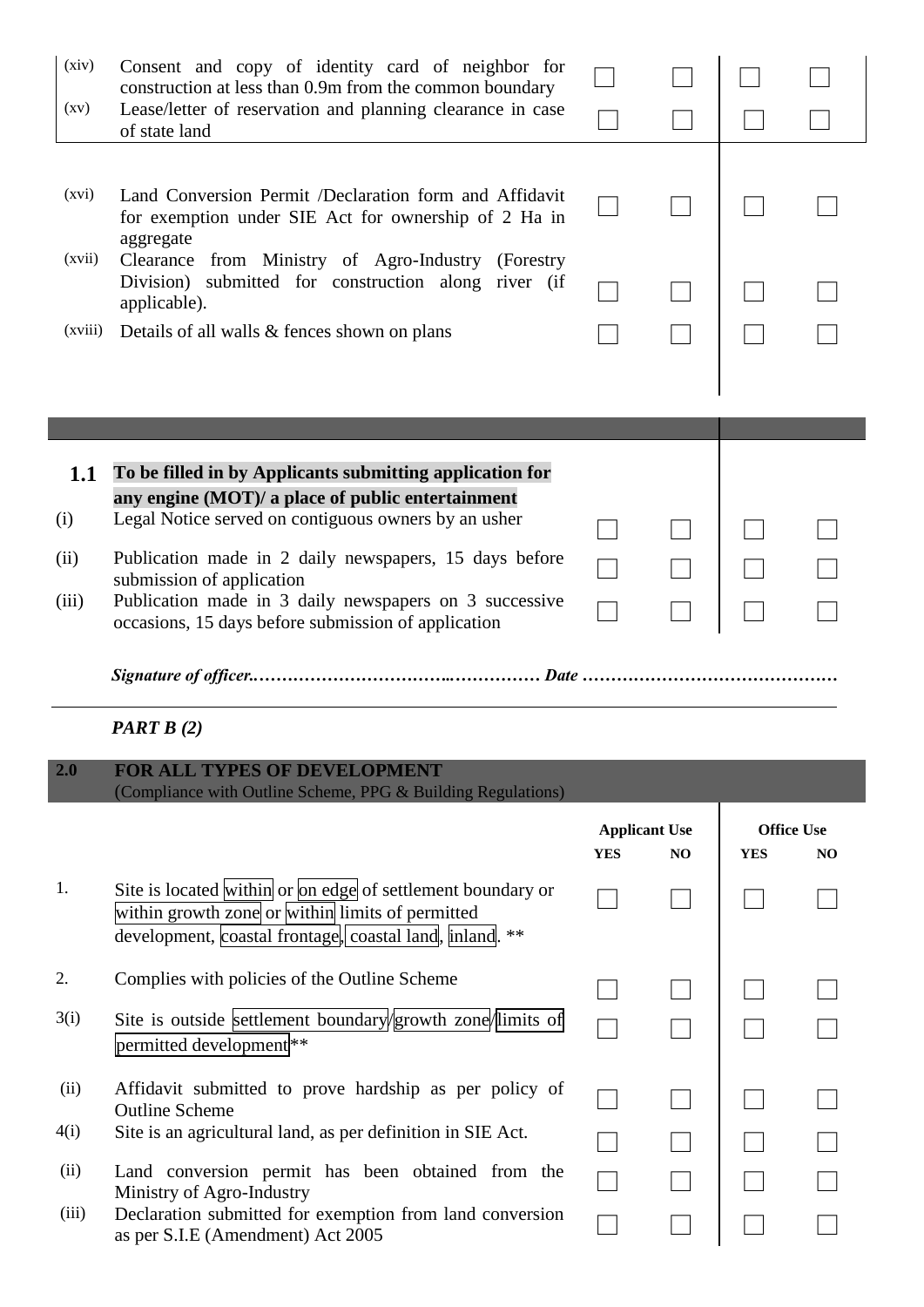| (iv)  | <b>Clearance from Water Resources Unit - Borehole</b>                                                                                                                                                                                                                     |  |  |
|-------|---------------------------------------------------------------------------------------------------------------------------------------------------------------------------------------------------------------------------------------------------------------------------|--|--|
| (v)   | Clearance from Irrigation Authority for site located in<br><b>Irrigation Zones</b>                                                                                                                                                                                        |  |  |
| 5     | Formal commitments given by Ministry responsible for<br>Public Utilities, the Town and Country Planning Board, the<br>Ministry of Housing and Lands or under a Government<br>approved scheme prior to the approval of the Outline<br>Scheme. Bona fide evidence submitted |  |  |
| 6     | Clearance from Ramsar Committee if site on wetland                                                                                                                                                                                                                        |  |  |
| 7     | Proposal can be readily connected to existing transport and<br>utility networks or can be connected without unacceptable<br>public expense                                                                                                                                |  |  |
| 8     | <b>Building Set Backs</b>                                                                                                                                                                                                                                                 |  |  |
| (a)   | <b>From roads</b>                                                                                                                                                                                                                                                         |  |  |
| (i)   | 15 m from motorway                                                                                                                                                                                                                                                        |  |  |
| (ii)  | 6 m from A or B road                                                                                                                                                                                                                                                      |  |  |
| (iii) | 4.5 m from any other road                                                                                                                                                                                                                                                 |  |  |
| (iv)  | 3 m from lightly-trafficked road                                                                                                                                                                                                                                          |  |  |
| (v)   | 1.5 m from minor access roads                                                                                                                                                                                                                                             |  |  |
| (b)   | From side and rear boundaries                                                                                                                                                                                                                                             |  |  |
| (i)   | 0.9 m from side and rear boundaries (other than coastal<br>zone)                                                                                                                                                                                                          |  |  |
| (ii)  | At less than 0.9 m or on common boundary                                                                                                                                                                                                                                  |  |  |
| (iii) | Neighbor's consent submitted for (ii) above                                                                                                                                                                                                                               |  |  |
| (iv)  | A distance of 1.8 m observed between 2 buildings                                                                                                                                                                                                                          |  |  |
| (v)   | A minimum of 3 m from boundary for place of worship<br>subject to PPG 3                                                                                                                                                                                                   |  |  |
| 9(i)  | The following set backs have been observed from:                                                                                                                                                                                                                          |  |  |
|       | River-16m $\left \mathbb{R}[\text{wult-8m}]\right $ Feeder-3m **                                                                                                                                                                                                          |  |  |
| (ii)  | Permission obtained from the Ministry of Agro-Industry for<br>building within river reserve                                                                                                                                                                               |  |  |
| 10    | <b>Guidelines applicable to coastal zone</b>                                                                                                                                                                                                                              |  |  |
| (i)   | 20% plot coverage within 'coastal frontage A'                                                                                                                                                                                                                             |  |  |
| (ii)  | 27.5% plot coverage within 'coastal frontage B'                                                                                                                                                                                                                           |  |  |
| (iii) | 30% plot coverage within 'coastal road C'                                                                                                                                                                                                                                 |  |  |
| (iv)  | 40% plot coverage within 'coastal road D & inland'                                                                                                                                                                                                                        |  |  |
| (v)   | Height:<br>$G + 1$ for Coastal Frontage A (13m max.)                                                                                                                                                                                                                      |  |  |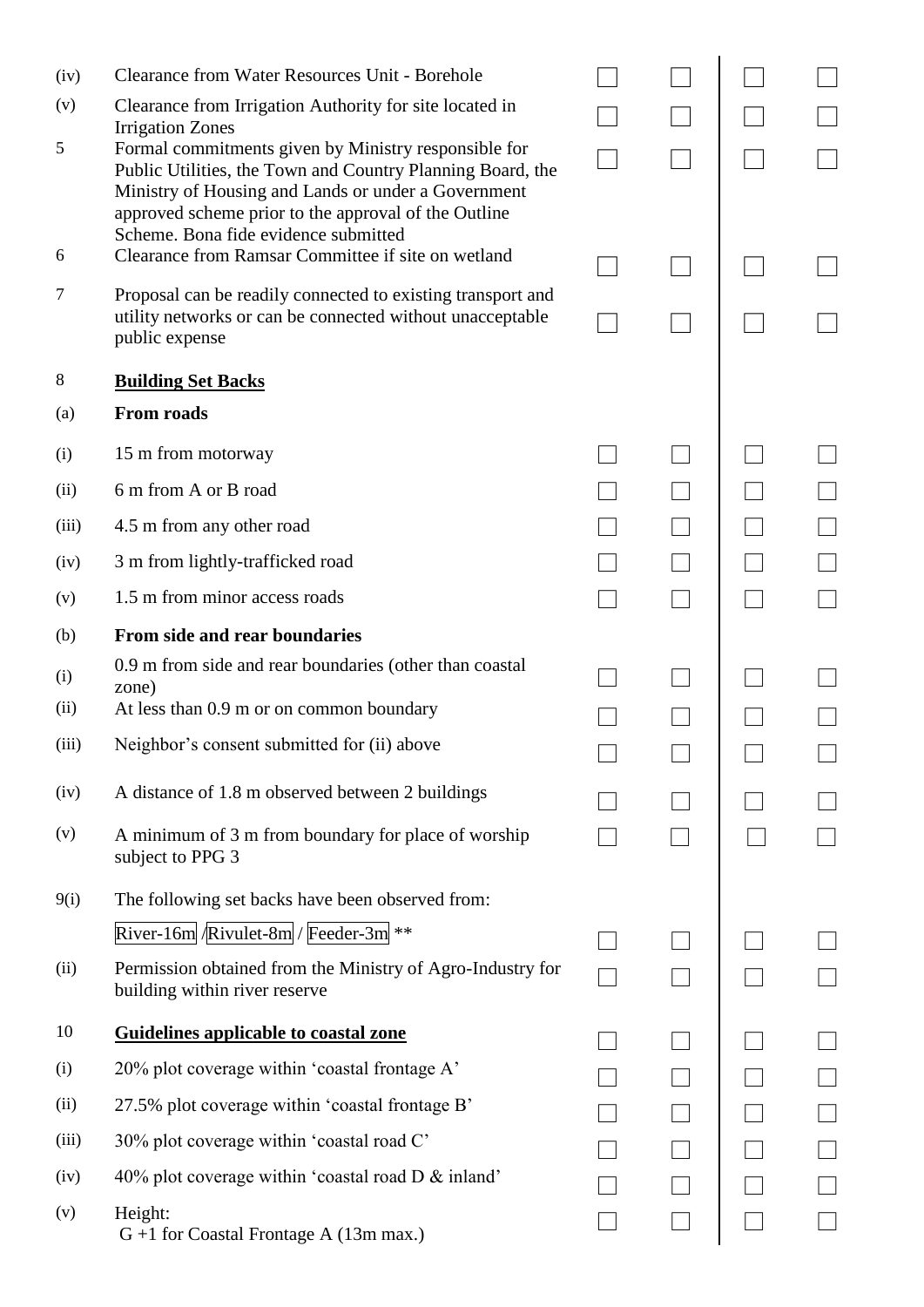|        |                                                                                                                                                                                            |  | Signature of officer |  |
|--------|--------------------------------------------------------------------------------------------------------------------------------------------------------------------------------------------|--|----------------------|--|
| (x)    | Provisions have been made for accessibility for persons<br>with disabilities                                                                                                               |  |                      |  |
| (ix)   | Building located at 30m from high water mark (HWM)                                                                                                                                         |  |                      |  |
| (viii) | Septic tank/other waste water disposal system at 2m from<br>boundary and 2m from building                                                                                                  |  |                      |  |
| (vii)  | 2 m from side and rear boundaries within 'coastal road $C \&$<br>D and inland $E'$ .                                                                                                       |  |                      |  |
| (vi)   | 3 m from side and rear boundaries in 'coastal frontage A &<br>B'                                                                                                                           |  |                      |  |
|        | $G+1+33\%$ of G for Coastal Frontage B (13m max.)<br>$G+1+50\%$ of G within Coastal Road C (13m max)<br>$G+2$ within Coastal Road D (15m max.)<br>$G+2+50\%$ of G within Inland (18m max.) |  |                      |  |
|        |                                                                                                                                                                                            |  |                      |  |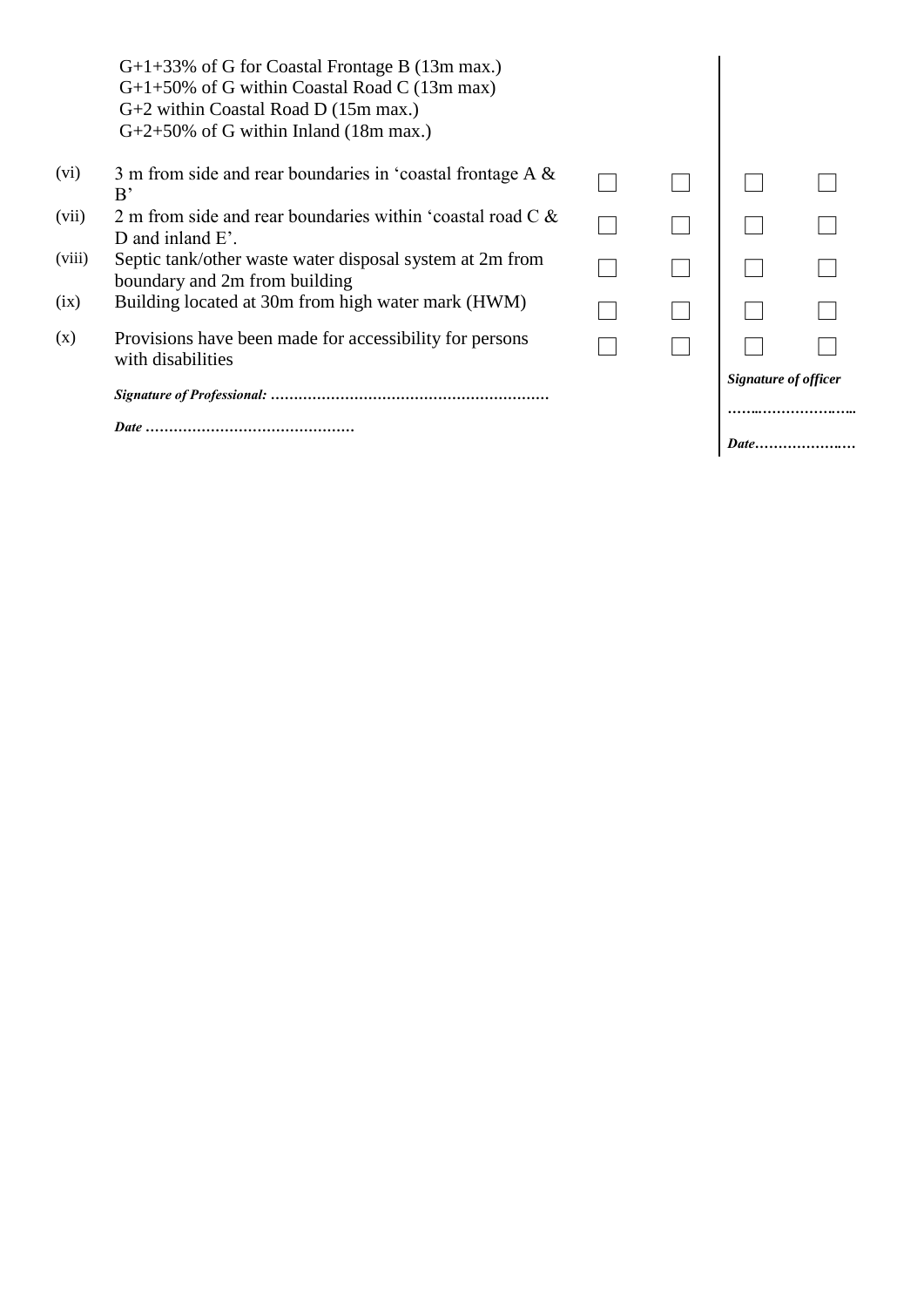### *PART B (3)*

| <b>3.0</b> | Development of residential apartments/tall buildings -G+4 & above                                 |                                |  |  |                      |  |  |
|------------|---------------------------------------------------------------------------------------------------|--------------------------------|--|--|----------------------|--|--|
| 1.         | Location plan/context plan submitted to show                                                      |                                |  |  |                      |  |  |
| 2.         | existing development in the immediate area<br>There are other buildings of same height in the     |                                |  |  |                      |  |  |
|            | immediate vicinity                                                                                |                                |  |  |                      |  |  |
| 3.         | There are higher/taller buildings in the immediate                                                |                                |  |  |                      |  |  |
| 4.         | vicinity<br>The following setback provided:                                                       |                                |  |  |                      |  |  |
|            | Building height (m)<br>(a)                                                                        | Min. set back (m)              |  |  |                      |  |  |
|            | Up to $7.5$                                                                                       | $2.0$ side                     |  |  |                      |  |  |
|            | Up to $15.0$                                                                                      | $3.0 - 15.0$ front<br>3.0 side |  |  |                      |  |  |
|            |                                                                                                   | $3.0 - 15.0$ front             |  |  |                      |  |  |
|            | Up to $25.0$                                                                                      | 5.0 side                       |  |  |                      |  |  |
|            |                                                                                                   | $6.0 - 15.0$ front             |  |  |                      |  |  |
|            | Setbacks for buildings $\rightarrow$ 25 m to be agreed with Local Authority                       |                                |  |  |                      |  |  |
| 5.         | Parking $(2.5m \times 5.5m)$ provided at the rate of 1                                            |                                |  |  |                      |  |  |
|            | space per residential unit and an additional                                                      |                                |  |  |                      |  |  |
|            | visitor's space for every 5 units provided on site                                                |                                |  |  |                      |  |  |
| 6.         | plan.                                                                                             |                                |  |  |                      |  |  |
|            | Access to parking is not from any main street that<br>has an active retail frontage               |                                |  |  |                      |  |  |
| 7.         | Multi level car park is proposed and                                                              |                                |  |  |                      |  |  |
|            | (b) It is screened from principal streets                                                         |                                |  |  |                      |  |  |
|            | (c) It will be used by shops and offices as well                                                  |                                |  |  |                      |  |  |
|            | Vehicles can leave site in forward gear (for $A \& B$                                             |                                |  |  |                      |  |  |
|            | roads)                                                                                            |                                |  |  |                      |  |  |
| 9.         | Open balconies are provided and serve as                                                          |                                |  |  |                      |  |  |
| 10.        | Canopies, verandah                                                                                |                                |  |  |                      |  |  |
|            | The balconies will not be enclosed so as to<br>compromise the integrity and architectural form of |                                |  |  |                      |  |  |
|            | the tall building                                                                                 |                                |  |  |                      |  |  |
| 11.        | The building will not be detrimental to the                                                       |                                |  |  |                      |  |  |
|            | privacy, day lighting and amenity of neighboring<br>dwellings.                                    |                                |  |  |                      |  |  |
| 12.        | There is no "vue directe" onto neighboring                                                        |                                |  |  |                      |  |  |
|            | properties.                                                                                       |                                |  |  |                      |  |  |
| 13.        | Commercial/services activities proposed in the                                                    |                                |  |  |                      |  |  |
|            | building                                                                                          |                                |  |  |                      |  |  |
| 14.        | Application complies with Outline Scheme/PPG                                                      |                                |  |  |                      |  |  |
|            |                                                                                                   |                                |  |  |                      |  |  |
|            |                                                                                                   |                                |  |  | Signature of officer |  |  |
|            |                                                                                                   |                                |  |  |                      |  |  |
|            | <i>Date</i>                                                                                       |                                |  |  |                      |  |  |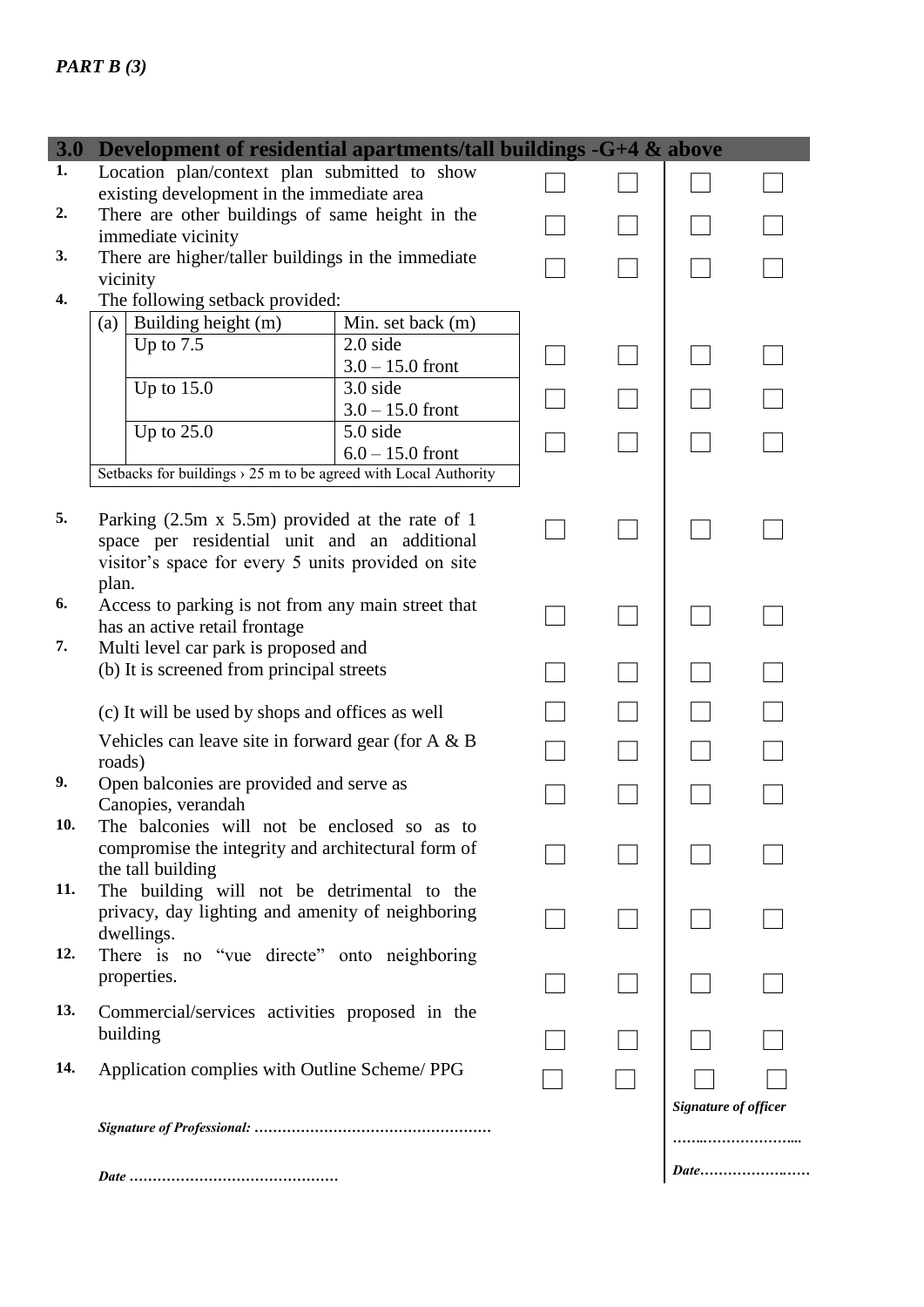## *PART B (4)*

# **4.0 Commercial Development (COMM), Services (SERV)**

|     |                                                                                |                                                                                     | <b>Applicant Use</b> |     | <b>Office Use</b> |     |
|-----|--------------------------------------------------------------------------------|-------------------------------------------------------------------------------------|----------------------|-----|-------------------|-----|
|     |                                                                                |                                                                                     | <b>YES</b>           | NO. | <b>YES</b>        | NO. |
| 1.  | Local centre **                                                                | Site is located in $\vert$ CBD, edge of centre & Out of town,                       |                      |     |                   |     |
| 2.  | Vehicular access to site is tarred                                             |                                                                                     |                      |     |                   |     |
| 3.  | other infrastructure                                                           | Site is accessible, well served by public transport $\&$                            |                      |     |                   |     |
| 4.  | commercial activities                                                          | Development will consolidate existing clusters of                                   |                      |     |                   |     |
| 5.  | centre.                                                                        | Development will constitute infill within a local                                   |                      |     |                   |     |
| 6.  |                                                                                | Corner shops do not exceed $60m^2$ in gross floor area.                             |                      |     |                   |     |
| 7.  | There is proposal to floodlight the **<br>perimeter fencing, car park, grounds | building,                                                                           |                      |     |                   |     |
| 8.  | materials submitted for major projects.                                        | Landscaping plan and schedule of landscaping                                        |                      |     |                   |     |
| 9.  | movement to the site.                                                          | Provision has been made for safe and easy pedestrian                                |                      |     |                   |     |
| 10. | Provision has been made for side walk                                          |                                                                                     |                      |     |                   |     |
| 11. | following have been provided:<br>(a) A window shopping space (min $1.5m$ )     | For development in major shopping street, the                                       |                      |     |                   |     |
|     |                                                                                |                                                                                     |                      |     |                   |     |
|     | (b) circulation space (min 1.8m)                                               |                                                                                     |                      |     |                   |     |
|     | Shelters, etc. (Min 1.5m)                                                      | (c) An amenity lane for street trees, seating, bus                                  |                      |     |                   |     |
| 12. | Sidewalk provided with canopies.                                               |                                                                                     |                      |     |                   |     |
|     | standards:                                                                     | 13. Parking has been provided as per the following                                  |                      |     |                   |     |
|     | (i) Cinemas/Theatres/<br>Concert, Assembly<br>and Wedding halls                | 1 space/4 $m2$ public floor area                                                    |                      |     |                   |     |
|     | (ii) Hotel<br>$\&$<br>Guest<br>House<br>With:<br>Dining areas                  | 1 space/3 bedrooms<br>30m <sup>2</sup><br>additional<br>space/<br>1<br>dining space |                      |     |                   |     |
|     |                                                                                | 1 additional space for $15m2$ of<br>conference or<br>function space                 |                      |     |                   |     |
|     | (iii) Offices<br>**<br>tick<br>Please<br>as<br>appropriate                     | 1 space/60 $m2$ GFA                                                                 |                      |     |                   |     |
|     | (iv) Shops                                                                     | 1 space/ $30m^2$ gross floor area<br>(subject to a minimum of 1<br>space/shop unit) |                      |     |                   |     |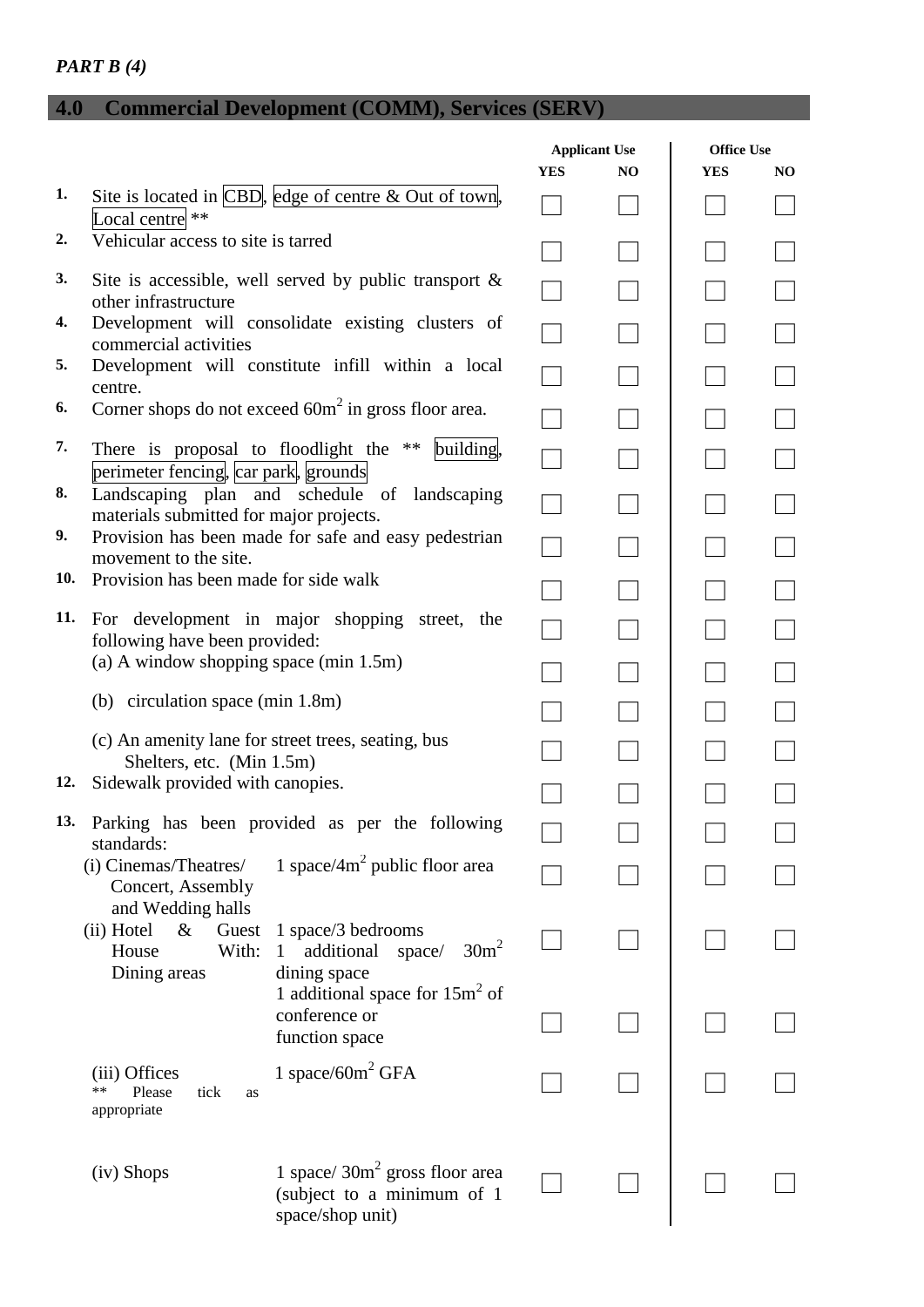|     | (v) Supermarkets                                                                       | 1 space/ $18m^2$ gross floor area                                                                                                                               |  |  |                      |      |  |  |
|-----|----------------------------------------------------------------------------------------|-----------------------------------------------------------------------------------------------------------------------------------------------------------------|--|--|----------------------|------|--|--|
|     | (vi) Restaurants/<br>Cafeteria, Eating<br>houses                                       | 1 space/ $8m2$ dining area                                                                                                                                      |  |  |                      |      |  |  |
|     | (vii) Bars                                                                             | space/ $6m^2$<br>of<br>the<br>1<br>predominant drinking area                                                                                                    |  |  |                      |      |  |  |
|     | (viii) Discotheque/<br>Nightclub                                                       | 1 space/ $8m2$ public floor area                                                                                                                                |  |  |                      |      |  |  |
|     | $(ix)$ Banks                                                                           | 1 space/ 75 $m^2$ ground floor<br>area for staff + 1 space/ $25m^2$<br>public<br>floor<br>for<br>area<br>customers.                                             |  |  |                      |      |  |  |
|     | demands)                                                                               | 14. For mixed use development, "dual use" of parking<br>spaces is proposed (this would apply for development<br>where uses proposed have differing peak parking |  |  |                      |      |  |  |
| 15. | Developers of adjoining plots have made provision for<br>collective car parking space. |                                                                                                                                                                 |  |  |                      |      |  |  |
| 16. | Floor area ratio provided (please specify).                                            |                                                                                                                                                                 |  |  |                      |      |  |  |
|     | 35%                                                                                    | 17. Plot coverage (for sites outside CBD) not more than                                                                                                         |  |  |                      |      |  |  |
| 18. | specific use by disabled people                                                        | Provision made in design of building and car park for                                                                                                           |  |  |                      |      |  |  |
| 19. |                                                                                        | There is adequate visibility, both for drivers turning<br>into the site and for those coming out onto the road                                                  |  |  |                      |      |  |  |
| 20. | waiting to get into the car park                                                       | Entrance has been positioned so as to minimize risk of<br>traffic having to queue on public road or street while                                                |  |  |                      |      |  |  |
| 21. | <b>Outline Scheme/PPG</b>                                                              | Application complies with all provisions/policies of                                                                                                            |  |  | Signature of officer |      |  |  |
|     |                                                                                        |                                                                                                                                                                 |  |  |                      |      |  |  |
|     |                                                                                        |                                                                                                                                                                 |  |  |                      | Date |  |  |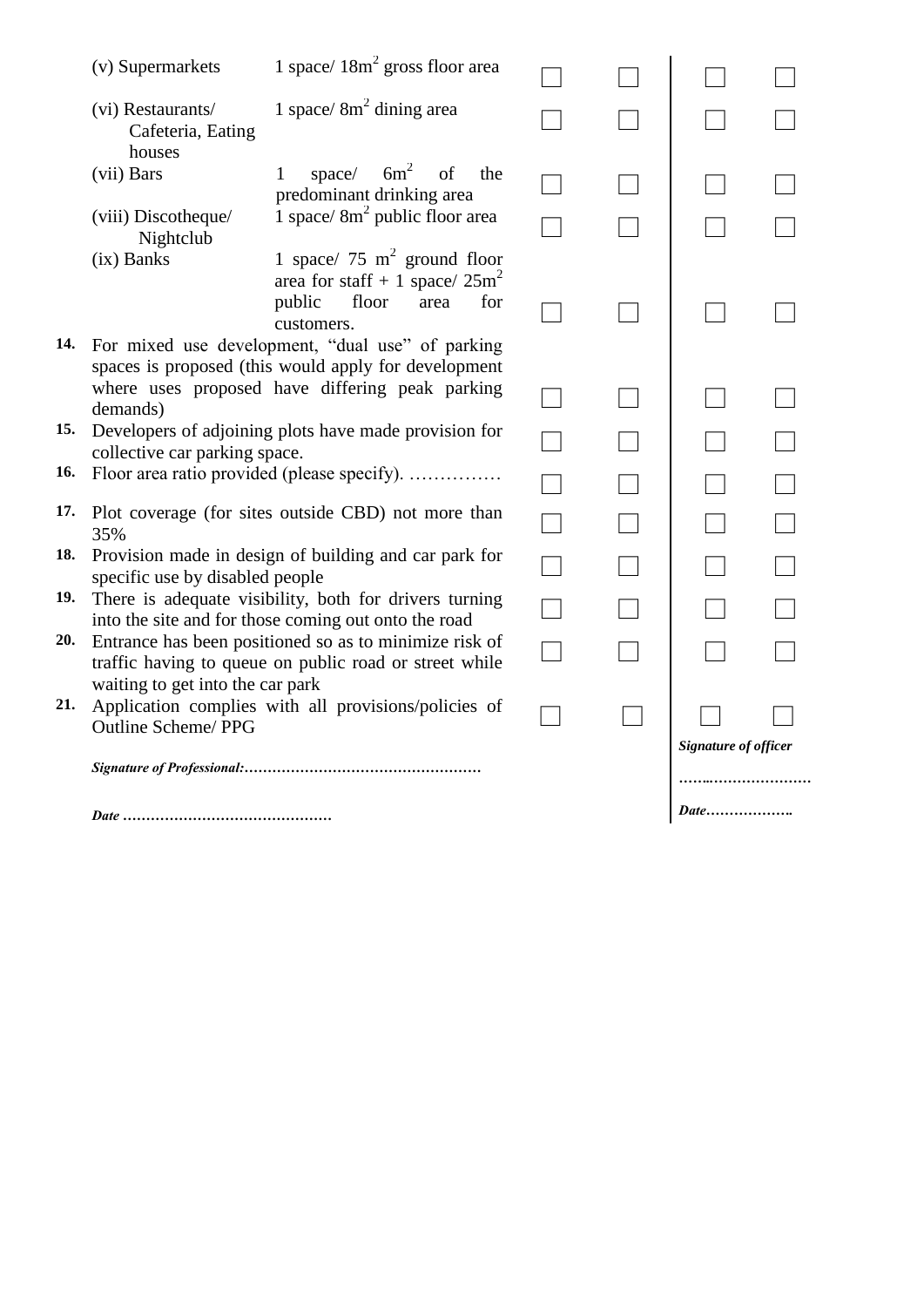### *PART B (5)*

I

| 5.0              | <b>Commercial Development by</b>                                                                                                                                                                                                                          |                                    |                |                                 |    |
|------------------|-----------------------------------------------------------------------------------------------------------------------------------------------------------------------------------------------------------------------------------------------------------|------------------------------------|----------------|---------------------------------|----|
|                  | <b>Small Enterprise</b>                                                                                                                                                                                                                                   |                                    |                |                                 |    |
|                  |                                                                                                                                                                                                                                                           | <b>Applicant Use</b><br><b>YES</b> | N <sub>O</sub> | <b>Office Use</b><br><b>YES</b> | NO |
| 1.               | Approved PER / EIA licence submitted for Scheduled<br>activity under the Environment Protection Act.                                                                                                                                                      |                                    |                |                                 |    |
| $\overline{2}$ . | Site is located in an established residential zone,<br>commercial zone, industrial zone, CBD, Local Centre                                                                                                                                                |                                    |                |                                 |    |
| 3.               | Site is located in a mixed use zone: residential/comm,<br>residential/industrial, commercial/agricultural **                                                                                                                                              |                                    |                |                                 |    |
| 4.               | Proposed development will be carried out in an<br>existing residential building,<br>commercial building,                                                                                                                                                  |                                    |                |                                 |    |
| 5.               | industrial building**<br>Proposed activity involves a change of cluster (under<br>11 <sup>th</sup> Schedule of Local Government Act 2003).                                                                                                                |                                    |                |                                 |    |
| 6.               | The residential building will no longer be used as a<br>private residence.                                                                                                                                                                                |                                    |                |                                 |    |
| 7.               | The enterprise will result in a marked rise in traffic<br>or people calling.                                                                                                                                                                              |                                    |                |                                 |    |
| 8.               | The enterprise will involve activities unusual in a<br>residential area.                                                                                                                                                                                  |                                    |                |                                 |    |
| 9.               | The enterprise will create noise, dust, fumes or<br>smell pollution.                                                                                                                                                                                      |                                    |                |                                 |    |
| 10.              | <b>Note:</b> If you reply YES to 6-9 above, the proposed activity<br>is likely to be UNACCEPTABLE in a residential area.<br>Loading and unloading facilities for light van (5.5m x<br>3.0m) have been provided on site and clearly shown on<br>site plan. |                                    |                |                                 |    |
| 11.              | Adequate parking $(2.5m \times 5.0m)$ spaces provided for<br>staff and visitors on site and shown on site plan.                                                                                                                                           |                                    |                |                                 |    |
| 12.              | Proposed activity will not give rise to on-street<br>parking.                                                                                                                                                                                             |                                    |                |                                 |    |
| 13.              | Vehicles can leave site in forward gear. (Access road is<br>an A or B road)                                                                                                                                                                               |                                    |                |                                 |    |
| 14.              | There are structures along the roadside boundary of the<br>site (ex. Handrails, open drain, raised pavement,<br>electric pole, wall/hedge, traffic lights, pedestrian<br>crossing, bus lay by, etc.)                                                      |                                    |                |                                 |    |
| 15.<br>16.       | Existing development on neighboring sites (side, rear<br>& opposite side) shown on location plan.                                                                                                                                                         |                                    |                |                                 |    |
| 17.              | Activity has already started on site.                                                                                                                                                                                                                     |                                    |                |                                 |    |
| 18.              | Construction has already started/already completed **                                                                                                                                                                                                     |                                    |                |                                 |    |
| 19.              | Activity may be carried out outside normal working<br>hours and during week-ends and public holidays                                                                                                                                                      |                                    |                |                                 |    |

\*\* Please tick as appropriate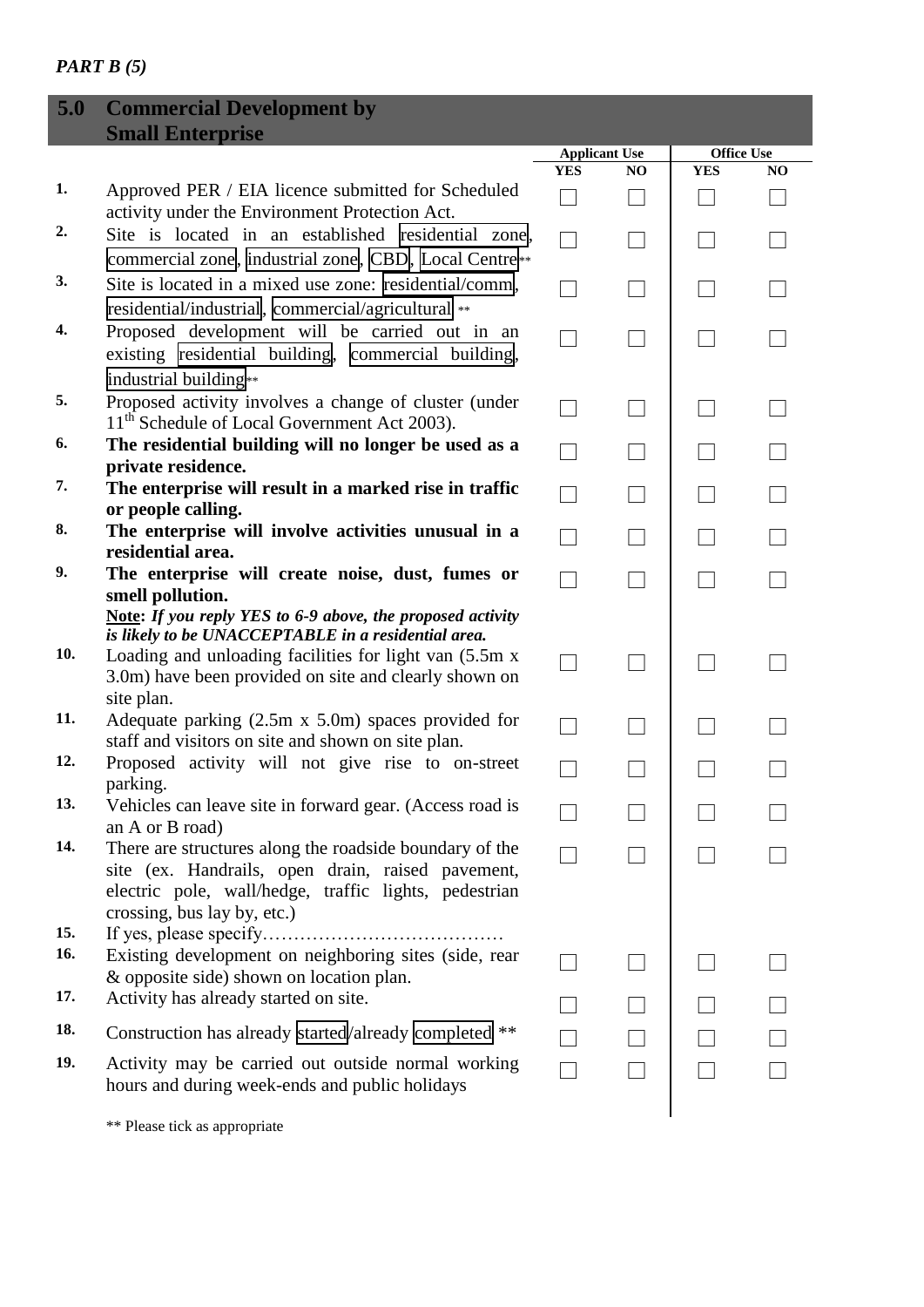| 20. | Existing building is at less than prescribed distance (as<br>specified at Para. 8 of 2.0 of this form)                                                |  |                              |       |
|-----|-------------------------------------------------------------------------------------------------------------------------------------------------------|--|------------------------------|-------|
| 21. | There are other buildings on that same alignment in<br>that street.                                                                                   |  |                              |       |
| 22. | This has been shown on the location plan.                                                                                                             |  |                              |       |
| 23. | There are other commercial activities in the vicinity of<br>the site and has been shown on the location plan.                                         |  |                              |       |
| 24. | Vehicular access to site is tarred and is a public road,<br>private, common access <sup>**</sup>                                                      |  |                              |       |
| 25. | Site is in a cul-de-sac.                                                                                                                              |  |                              |       |
| 26. | There will be flood lighting of the building, perimeter<br>fencing, $\vert$ car park, whole property $\vert \cdot \vert$                              |  |                              |       |
| 27. | The flood lighting will not cause traffic hazard on<br>adjoining roads or cause light pollution nuisance to                                           |  |                              |       |
| 28. | neighboring properties.<br>Agreement reached with owners of adjoining plots for<br>collective provision of car parking<br>(Please submit proof)       |  |                              |       |
| 29. | There is adequate visibility, both for drivers turning<br>into the site and for those coming out onto the road.                                       |  |                              |       |
| 30. | Entrance has been positioned so as to minimize risk of<br>traffic having to queue on public road or street while<br>waiting to get into the car park. |  |                              |       |
| 31. | Proposed activity will be carried out solely within the<br>building.                                                                                  |  |                              |       |
| 32. | There will be sale of products on site.                                                                                                               |  |                              |       |
| 33. | Application complies with all provisions/ policies of<br>outline Scheme & PPG                                                                         |  |                              |       |
|     |                                                                                                                                                       |  | <b>Signature of officer:</b> |       |
|     |                                                                                                                                                       |  |                              |       |
|     | ** Please tick as appropriate                                                                                                                         |  |                              | Date. |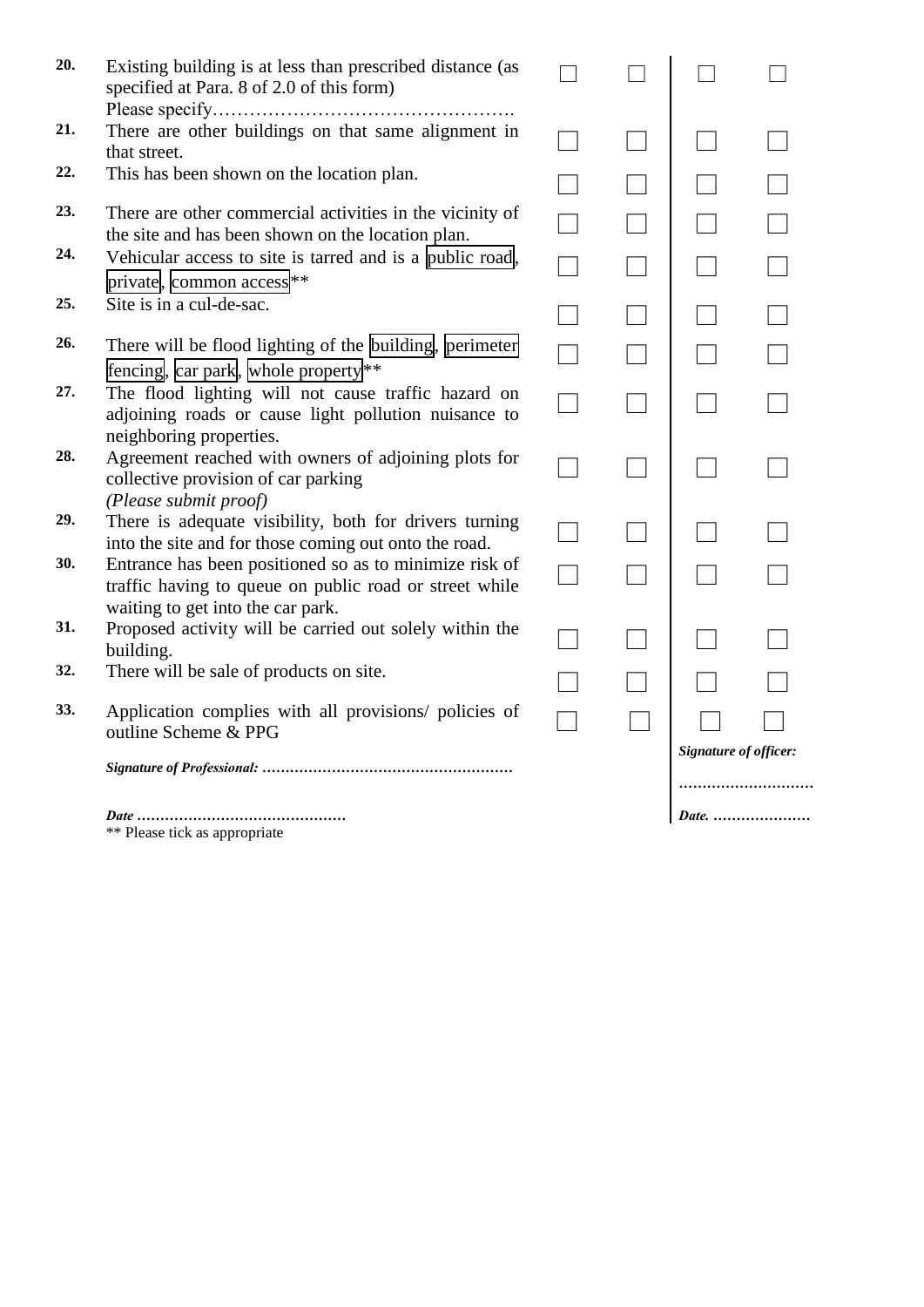```
PART B (6)
```

| 6.0  | Industrial Development (INDU)& SUI GENERIS              |            |                      |                       |                |
|------|---------------------------------------------------------|------------|----------------------|-----------------------|----------------|
|      |                                                         |            | <b>Applicant Use</b> | <b>Office Use</b>     |                |
| 1.   | Site located in                                         | <b>YES</b> | NO                   | <b>YES</b>            | N <sub>O</sub> |
|      | Industrial zone<br>(i)                                  |            |                      |                       |                |
|      | (ii)<br>Mixed industrial/residential zone               |            |                      |                       |                |
|      | Residential zone<br>(iii)                               |            |                      |                       |                |
|      | Other (specify)<br>(iv)                                 |            |                      |                       |                |
| 2.   |                                                         |            |                      |                       |                |
|      | km buffer zone provided from an existing<br>1           |            |                      |                       |                |
|      | residential area for polluting activities (Sui Generis  |            |                      |                       |                |
|      | cluster)                                                |            |                      |                       |                |
| 3(a) | Site located at 200 m from existing residential         |            |                      |                       |                |
|      | area for animal activities & treatment plant.           |            |                      |                       |                |
| (b)  | Site is located at 500m from housing/education          |            |                      |                       |                |
|      | and health facilities for piggery/slaughter house       |            |                      |                       |                |
| 4.   | Maximum plot coverage of 50% complied with.             |            |                      |                       |                |
| 5.   |                                                         |            |                      |                       |                |
|      | For building over one floor the 2 m set back from       |            |                      |                       |                |
|      | side and rear boundaries increased by half a            |            |                      |                       |                |
|      | metre for each additional floor.                        |            |                      |                       |                |
| 6.   | Loading and unloading space $ 14m \times 3.5m $ or      |            |                      |                       |                |
|      | $18.5m \times 3.5m$ provided on site.                   |            |                      |                       |                |
| 7.   | On site parking space $(2.5m \times 5.0m)$ provided for |            |                      |                       |                |
|      | both staff and visitors at the rate of 1 space/115 $m2$ |            |                      |                       |                |
|      | of gross floor area but with no less than 2 car         |            |                      |                       |                |
|      | spaces per industrial unit.                             |            |                      |                       |                |
| 8.   | Parking for place of worship at the rate of 1 car       |            |                      |                       |                |
|      | space per 8m <sup>2</sup> of public floor area.         |            |                      |                       |                |
| 9.   | Parking for offices provided at the rate of 1           |            |                      |                       |                |
|      | space/60 $m2$ gross floor area.                         |            |                      |                       |                |
| 10.  | Heavy goods vehicle parking provided<br>as              |            |                      |                       |                |
|      | follows:                                                |            |                      |                       |                |
|      | Light industry/service industry<br>(i)                  |            |                      |                       |                |
|      | - 1 space/500 $m2$ gross floor area                     |            |                      |                       |                |
|      | General industry<br>(ii)                                |            |                      |                       |                |
|      | - 1 space/200 $m2$ gross floor area                     |            |                      |                       |                |
| 11.  |                                                         |            |                      |                       |                |
|      | Hazardous materials will be stored.                     |            |                      |                       |                |
| 12.  |                                                         |            |                      |                       |                |
|      | Security gate at minimum of 15m into the site.          |            |                      |                       |                |
| 13.  | There is adequate visibility, both for drivers          |            |                      |                       |                |
|      | turning into the site and for those coming out          |            |                      |                       |                |
|      | onto the road.                                          |            |                      |                       |                |
| 14.  | Entrance has been positioned to minimize                |            |                      |                       |                |
|      | risk of traffic having to queue on public road          |            |                      |                       |                |
|      | while waiting to get into the car park.                 |            |                      |                       |                |
| 15   | Application complies with Outline Scheme/PPG            |            |                      |                       |                |
|      |                                                         |            |                      |                       |                |
|      |                                                         |            |                      | Signature of officer: |                |
|      |                                                         |            |                      |                       |                |
|      |                                                         |            |                      |                       |                |
|      |                                                         |            |                      | Date.                 |                |
|      |                                                         |            |                      |                       |                |
|      |                                                         |            |                      |                       |                |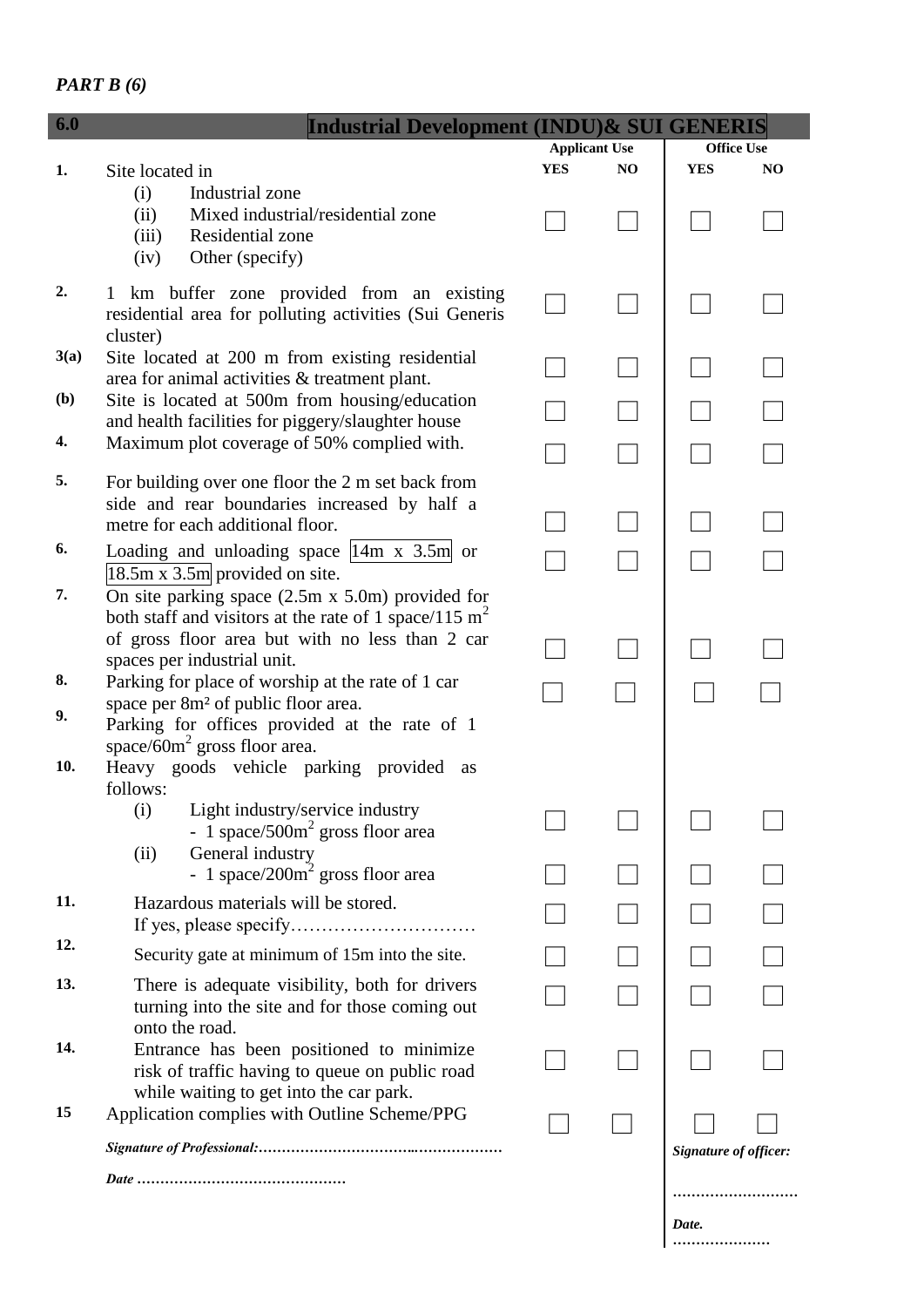### *PART B (7)*

# **7.0 Hotel/Integrated Resorts Development/Real Estate Development**

|    |                                                                                        |            | <b>Applicant Use</b> |                       | <b>Office Use</b> |  |
|----|----------------------------------------------------------------------------------------|------------|----------------------|-----------------------|-------------------|--|
|    |                                                                                        | <b>YES</b> | NO                   | <b>YES</b>            | NO.               |  |
| 1. | IRS project includes golf, marina, hotel, residential<br>villas <sup>**</sup>          |            |                      |                       |                   |  |
| 2. | Design of the golf course is as per PPG.                                               |            |                      |                       |                   |  |
| 3. | Parking provided as follows:<br>-1 space/3 rooms or 1 space per apartment in IRS.      |            |                      |                       |                   |  |
|    | -1 space for every 3-hotel room.                                                       |            |                      |                       |                   |  |
|    | -1 space for $15 \text{-} m^2$ conference/function rooms.                              |            |                      |                       |                   |  |
|    | -1 space for 30 $m2$ of hotel dining space.                                            |            |                      |                       |                   |  |
|    | -1 space for $8m^2$ public floor area for discotheques.                                |            |                      |                       |                   |  |
| 4. | <b>Building set backs are as per PPG</b>                                               |            |                      |                       |                   |  |
| 5. | Plot coverage for Hotel Resort provided as follows:<br>- 20% within coastal frontage A |            |                      |                       |                   |  |
|    | - 40% within coastal road B                                                            |            |                      |                       |                   |  |
|    | - 40% within inland C                                                                  |            |                      |                       |                   |  |
| 6. | <b>Height for Hotel Resort:</b>                                                        |            |                      |                       |                   |  |
|    | G+1+33% for coastal frontage A within 81.21m                                           |            |                      |                       |                   |  |
|    | $G+2$ for remainder of coastal frontage 13 m – 15 m                                    |            |                      |                       |                   |  |
|    | $G+2$ within coastal road B (15m)                                                      |            |                      |                       |                   |  |
|    | $G+2+50\%$ within inland C (18m)                                                       |            |                      |                       |                   |  |
| 7. | Project complies with all provisions/ policies of<br>Outline Scheme & PPG              |            |                      |                       |                   |  |
|    |                                                                                        |            |                      | Signature of officer: |                   |  |
|    |                                                                                        |            |                      | <i>Date.</i>          |                   |  |
|    | ** Please tick as appropriate                                                          |            |                      |                       |                   |  |